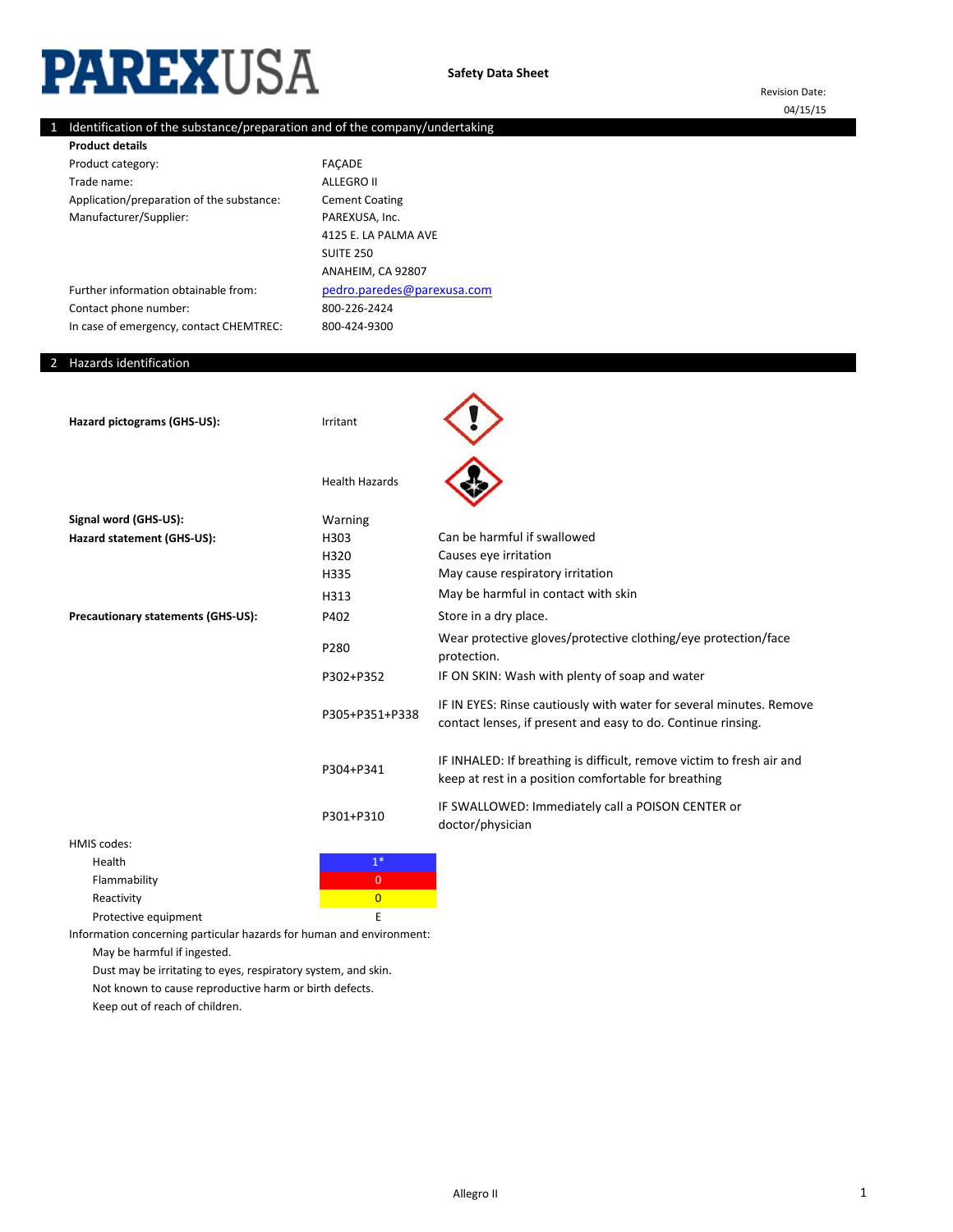### 3 Composition/information on ingredients

**Chemical characterization**

| Dangerous components: |                          |                               |                                      |
|-----------------------|--------------------------|-------------------------------|--------------------------------------|
| CAS#                  | Name                     | <b>Exposure Limit</b>         |                                      |
| 12174-11-7            | Hydrous Alumina Silicate |                               |                                      |
|                       |                          |                               |                                      |
|                       | Titanium dioxide         | OSHA PEL (Respirable)         | 5 mg/m <sup>3</sup>                  |
| 013463-67-7           |                          | OSHA PEL (total)              | 15 mg/m <sup>3</sup>                 |
|                       |                          | <b>ACGIH TLV (Respirable)</b> | 3 mg/m <sup>3</sup>                  |
|                       |                          | <b>ACGIH TLV (total)</b>      | 10 mg/m $3$                          |
|                       | Portland cement          | OSHA PEL (Respirable)         | 5 mg/m $3$                           |
| 65997-15-1            |                          | OSHA PEL (total)              | 15 mg/m <sup>3</sup>                 |
|                       |                          | <b>ACGIH TLV (Respirable)</b> | 10mg/m <sup>3</sup> (Less 1% Quartz) |
| 13058-62-0            | Calcium hydroxide        | OSHA PEL (Respirable)         | 5 mg/m <sup>3</sup>                  |
|                       |                          | <b>ACGIH TLV (Respirable)</b> | 5 mg/m <sup>3</sup>                  |

Additional information:

n/a

| First aid measures<br>4 |                                                                                                                                                      |
|-------------------------|------------------------------------------------------------------------------------------------------------------------------------------------------|
| General information:    | n/a                                                                                                                                                  |
| After inhalation:       | Remove to fresh air. If not breathing, give artificial respiration. If having difficulty breathing, give<br>oxygen. Get immediate medical attention. |
| After skin contact:     | Wash affected area thoroughly with soap and water. Remove contaminated clothes and launder<br>before re-use.                                         |
| After eye contact:      | Immediately flush eyes with plenty of water for at least 15 minutes. Get medical attention.                                                          |
| After swallowing:       | Do not induce vomiting. Get medical attention immediately.                                                                                           |

| Ь | Fire-fighting measures         |                                                                           |
|---|--------------------------------|---------------------------------------------------------------------------|
|   | General information:           | This product does not support combustion and is non-flammable.            |
|   | Flash point:                   | n/a                                                                       |
|   | Suitable extinguishing agents: | For the dried product, use carbon dioxide, dry chemical, or alcohol foam. |
|   | Hazardous combustion products: | n/a                                                                       |
|   | Protective equipment:          | n/a                                                                       |
|   | Firefighting instructions:     | n/a                                                                       |

| ъ. | Accidental release measures            |                                                                                                                                                                                                                                                                 |  |
|----|----------------------------------------|-----------------------------------------------------------------------------------------------------------------------------------------------------------------------------------------------------------------------------------------------------------------|--|
|    | Measures for environmental protection: | Keep spilled products out of sewers, streams, and water systems.                                                                                                                                                                                                |  |
|    | Measures for cleaning/collecting:      | For dry material, collect by sweeping and scooping. Transfer collected material to a container, being<br>careful to minimize creation of dust. For wet material, scoop material up and transfer to an open<br>container. Allow material to dry before disposal. |  |
|    | Additional information:                | See section 13 and section 15 for specific regulatory information concerning this product.                                                                                                                                                                      |  |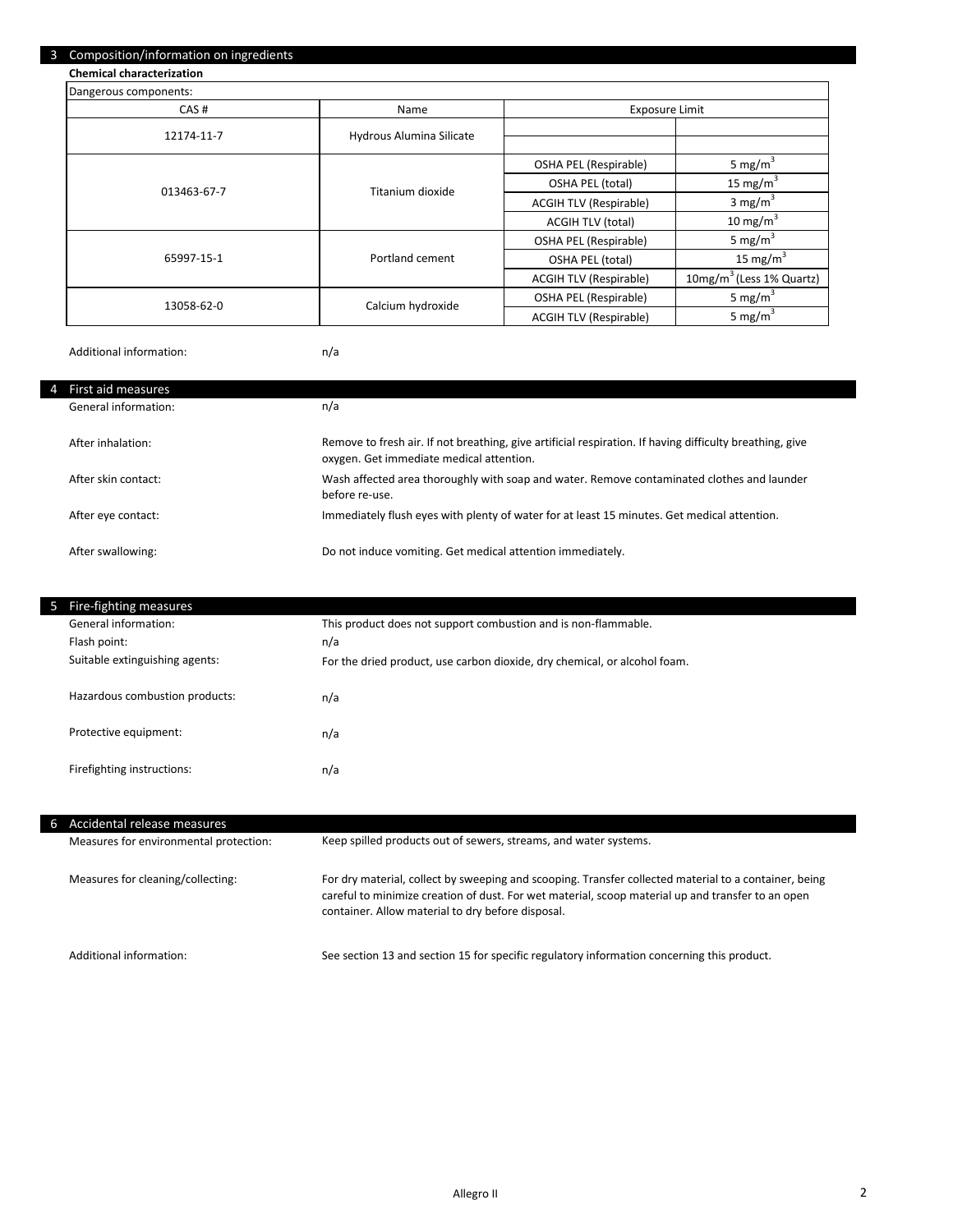## Handling:

Wear appropriate protective equipment when working with this product. Promptly remove dusty clothing, or clothing wet with product mix, and launder before re-using. Wash thoroughly after exposure to product mixtures. Keep out of reach of children.

#### Storage:

×

Store in a dry location. Atmospheric temperatures and pressures do not affect the shelf life of this product. However, moisture contamination will render the product useless. Keep product dry until use.

| 8 Exposure controls/personal protection                      |                                                                                                        |  |
|--------------------------------------------------------------|--------------------------------------------------------------------------------------------------------|--|
| Additional information about design of technical facilities: |                                                                                                        |  |
| n/a                                                          |                                                                                                        |  |
| Additional information:                                      | The lists valid during the making were used as a basis.                                                |  |
|                                                              |                                                                                                        |  |
| Personal protective equipment:                               |                                                                                                        |  |
| ventilation                                                  | Use local exhaust. General exhaust acceptable if the exposure to materials above is maintained         |  |
|                                                              | below applicable exposure limits. Refer to OSHA Standards 1910.94, 1910.107, and 1910.108.             |  |
| respiratory protection                                       | If personal exposure cannot or may not be controlled below applicable limits by ventilation, wear      |  |
|                                                              | properly fitted respirator approved by NIOSH/MSHA for protection against materials described<br>above. |  |
| eye protection                                               | Wear safety glasses to reduce the potential for eye contact.                                           |  |
| skin protection                                              | Prevent prolonged or repeated contact by using rubber gloves and appropriate protective clothing.      |  |

## 9 Physical and chemical properties

| General information:                  |                      |
|---------------------------------------|----------------------|
| form                                  | powdered solid       |
| color                                 | colored              |
| odor                                  | no distinct odor     |
| рH                                    | 12-13 in water       |
| Change in condition:                  |                      |
| melting point/melting point range     | n/a                  |
| boiling point/boiling point range     | n/a                  |
| evaporation rate:                     | n/a                  |
| vapor density:                        | n/a                  |
| Specific gravity:                     | 1.33                 |
| Solubility in/Miscibility with water: | dispersible          |
| Density at 20°C:                      | 11.07 $ b/gal$       |
| VOC:                                  | 0.0 g/L (0.0 lb/gal) |

#### 10 Stability and reactivity

| Conditions to be avoided: | None known     |
|---------------------------|----------------|
| Chemical stability:       | Stable         |
| Materials to be avoided:  | None known     |
| Hazardous polymerization: | Will not occur |

Dangerous decomposition products:

Will not spontaneously occur. Addition of water will produce caustic calcium hydroxide, which can cause chemical burns.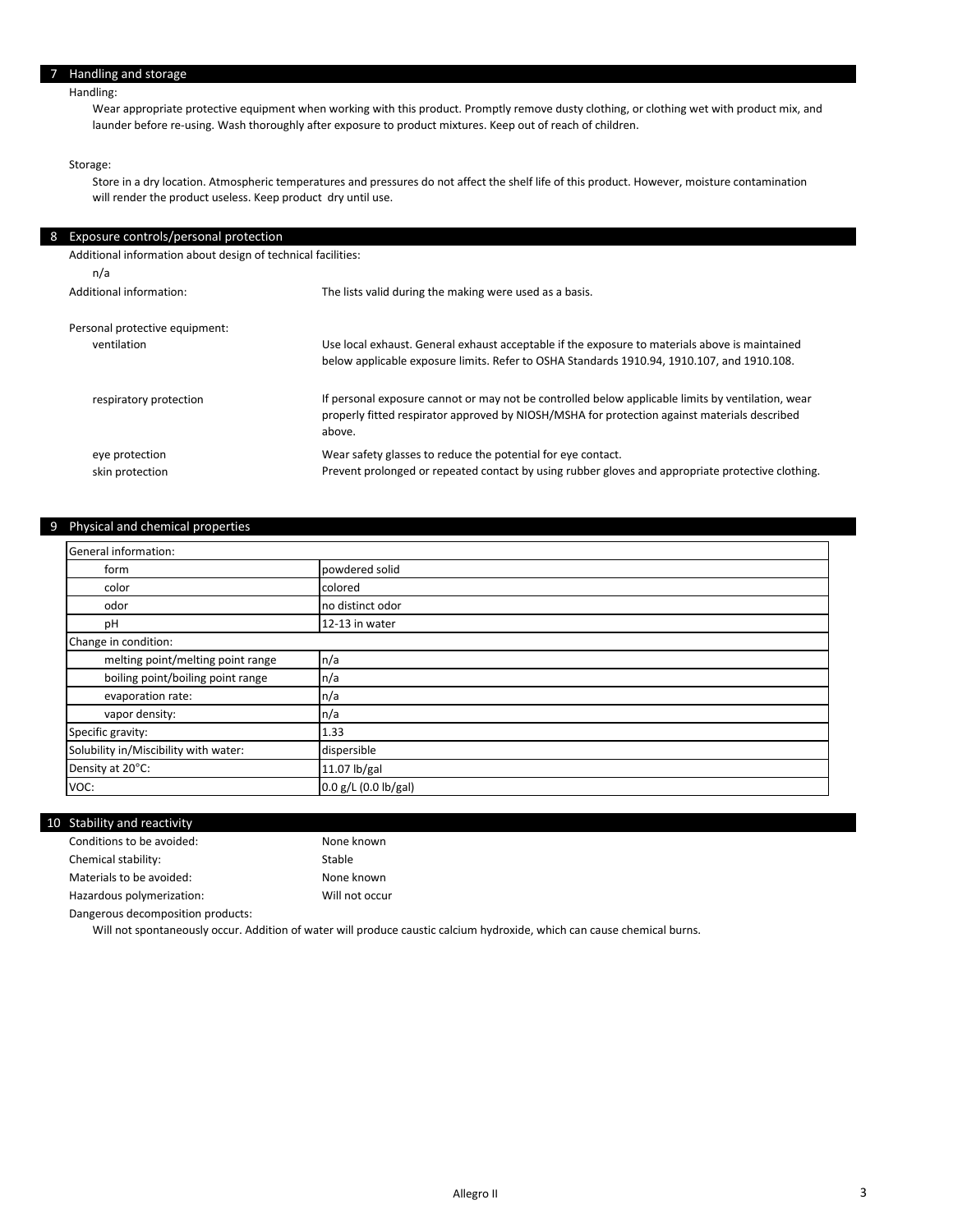| Considered a known human carcinogen by Federal (OSHA) and advising health agencies (IARC,<br>NIOSH, and NTP). Additionally, crystalline silica can cause a lung condition known as silicosis after<br>long term exposure to dusts containing crystalline silica. Exposure of workers to crystalline silica<br>containing dusts is specifically regulated by OSHA. The use of a correctly fitted, NIOSH approved<br>respirator suitable for use against crystalline silica inhalation is essential for minimizing exposure to<br>this danger.<br>Some items mentioned in Section 8 are considered mineral dusts by OSHA and a correctly fitted,<br>NIOSH approved respirator is required when working with this product. |
|-------------------------------------------------------------------------------------------------------------------------------------------------------------------------------------------------------------------------------------------------------------------------------------------------------------------------------------------------------------------------------------------------------------------------------------------------------------------------------------------------------------------------------------------------------------------------------------------------------------------------------------------------------------------------------------------------------------------------|
|                                                                                                                                                                                                                                                                                                                                                                                                                                                                                                                                                                                                                                                                                                                         |
|                                                                                                                                                                                                                                                                                                                                                                                                                                                                                                                                                                                                                                                                                                                         |
|                                                                                                                                                                                                                                                                                                                                                                                                                                                                                                                                                                                                                                                                                                                         |
| A single, short term exposure to the dry form of these two items, which are present in this cement<br>concentrate mix, are not likely to cause serious harm. However, exposure of sufficient duration to<br>wet cement can cause serious, potentially irreversible tissue destruction of the skin or eye from<br>caustic chemical burns, including third degree burns. The same type of tissue destruction can occur<br>if wet or moist areas of the body are exposed for sufficient duration to dry cement concentrate.<br>Wet cement is caustic and personal protective equipment, and proper work hygiene, must be<br>employed for protection against personal injury.                                               |
| is considered a suspected carcinogen by advising health agencies. There is one animal study where<br>titanium dioxide exposure caused by lung cancer in rats. However, the level of exposure during the<br>test was far in excess of what would be experienced by workers during use of this product.<br>However, care should be exercised and the use of a correctly fitted NIOSH approved respirator<br>should be used when working with this product.                                                                                                                                                                                                                                                                |
|                                                                                                                                                                                                                                                                                                                                                                                                                                                                                                                                                                                                                                                                                                                         |
| Exposure of skin to wet product may cause chemical burns. Symptoms of exposure may take<br>several hours to manifest.                                                                                                                                                                                                                                                                                                                                                                                                                                                                                                                                                                                                   |
| Exposure of eyes to wet product may cause chemical burns and blindness. Exposure to airborne<br>dust can cause immediate or delayed irritation or inflammation.                                                                                                                                                                                                                                                                                                                                                                                                                                                                                                                                                         |
| May be harmful if ingested.                                                                                                                                                                                                                                                                                                                                                                                                                                                                                                                                                                                                                                                                                             |
| Dust generated during handling this product may cause irritation to the respiratory tract.                                                                                                                                                                                                                                                                                                                                                                                                                                                                                                                                                                                                                              |
| n/a                                                                                                                                                                                                                                                                                                                                                                                                                                                                                                                                                                                                                                                                                                                     |
|                                                                                                                                                                                                                                                                                                                                                                                                                                                                                                                                                                                                                                                                                                                         |
| n/a                                                                                                                                                                                                                                                                                                                                                                                                                                                                                                                                                                                                                                                                                                                     |
| n/a                                                                                                                                                                                                                                                                                                                                                                                                                                                                                                                                                                                                                                                                                                                     |
|                                                                                                                                                                                                                                                                                                                                                                                                                                                                                                                                                                                                                                                                                                                         |

| 13 | Disposal considerations              |                                                                                                                                                                   |
|----|--------------------------------------|-------------------------------------------------------------------------------------------------------------------------------------------------------------------|
|    | Product recommendation:              | This product must be disposed of in accordance with applicable local, state and federal regulations.<br>Where possible, it is best to use up any excess material. |
|    | Uncleansed packaging recommendation: | Disposal must be made according to official regulations.                                                                                                          |
| 14 | Transport information                |                                                                                                                                                                   |
|    | Land transport USDOT                 | Not classified as a dangerous good under transport regulations                                                                                                    |
|    | Sea transport IMDG                   | Not classified as a dangerous good under transport regulations                                                                                                    |
|    | Air transport IATA/ICAO              | Not classified as a dangerous good under transport regulations                                                                                                    |

n/a

n/a

Mobility and bioaccumulation potential:

General notes: